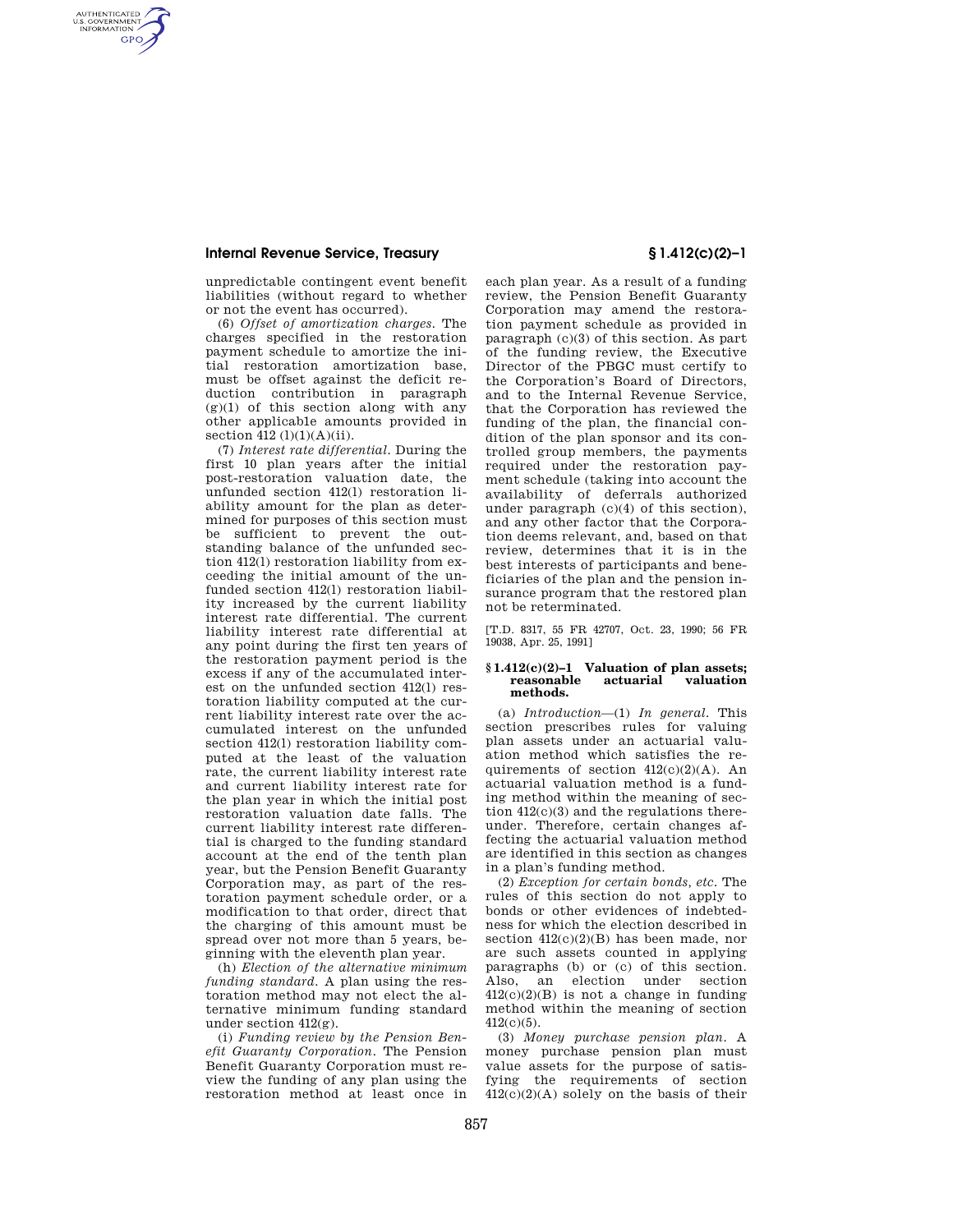fair market value (under paragraph (c) of this section).

(4) *Defined benefit plans.* (i) To satisfy requirements 412(c)(2)(A), an actuarial method valuing assets of a defined benefit plan must meet the requirements of paragraph (b) of this section.

(ii) In general, the purpose of paragraph (b) of this section is to permit use of reasonble actuarial valuation methods designed to mitigate shortrun changes in the fair market value of plan assets. The funding of plan benefits and the charges and credits to the funding standard account required by section 412 are generally based upon the assumption that the defined benefit plan will be continued by the employer. Thus, short-run changes in the value of plan assets presumably will offset one another in the long term. Accordingly, in the determination of the amount required to be contributed under section 412 it is generally not necessary to recognize fully each change in fair market value of the assets in the period in which it occurs.

(iii) The asset valuation rules contained in paragraph (b) produce a ''smoothing'' effect. Thus, investment performance, including appreciation or depreciation in the market value of the assets occurring in each plan year, may be recognized gradually over several plan years. This ''smoothing'' is in addition to the ''smoothing'' effect which results, for example, from amortizing experience losses and gains over 15 or 20 years under section  $412(b)(2)(B)(iv)$ and  $(3)(B)(ii)$ .

(b) *Asset valuation method requirements*—(1) *Consistent basis.* (i) The actuarial asset valuation method must be applied on a consistent basis. Any change in meeting the requirements of this paragraph (b) is a change in funding method subject to section 412(c)(5).

(ii) A method may satisfy the consistency requirement even though computations are based only on the period elapsed since the adoption of the method or on asset values occurring during that period.

(2) *Statement of plan's method.* The method of determining the actuarial value (but not fair market value) of the assets must be specified in the plan's actuarial report (required under sec-

# **§ 1.412(c)(2)–1 26 CFR Ch. I (4–1–10 Edition)**

tion 6059). The method must be described in sufficient detail so that another actuary employing the method described would arrive at a reasonably similar result. Whether a deviation from the stated actuarial valuation method is a change in funding method is to be determined in accordance with section  $412(c)(5)$  and the regulations thereunder. A deviation to include a type of asset not previously held by the plan would not be a change in funding method.

(3) *Consistent valuation dates.* The same day or days (such as the first or the last day of a plan year) must be used for all purposes to value the plan's assests for each plan year, or portion of plan year, for which a valuation is made. For purposes of this section, each such day is a valuation date. A change in the day or days used is a change in funding method.

(4) *Reflect fair market value.* The valuation method must take into account fair market value by making use of the—

(i) Fair market value (determined under paragraph (c) of this section), or

(ii) Average value (determined under paragraph (b)(7) of this section) of the plan's assets as of the applicable asset valuation date. This is done either directly in the computation of their actuarial value or indirectly in the computation of upper or lower limits placed on that value.

(5) *Results above and below fair market or average value.* A method will not satisfy the requirements of this paragraph (b) if it is designed to produce a result which will be consistently above or below the values described in paragraph  $(b)(4)$  (i) and (ii). However, a method designed to produce a result which consistently falls between fair market value and average value will satisfy this requirement. See Example 5 in paragraph (b)(9) of this section for an illustration of a method described in the preceding sentence.

(6) *Corridor limits.* (i) Regardless of how the method reflects fair market value under paragraph (b)(4), the method must result in an actuarial value of the plan's assets which is not less than a minimum amount and not more than a maximum amount. The minimum amount is the lesser of 80 percent of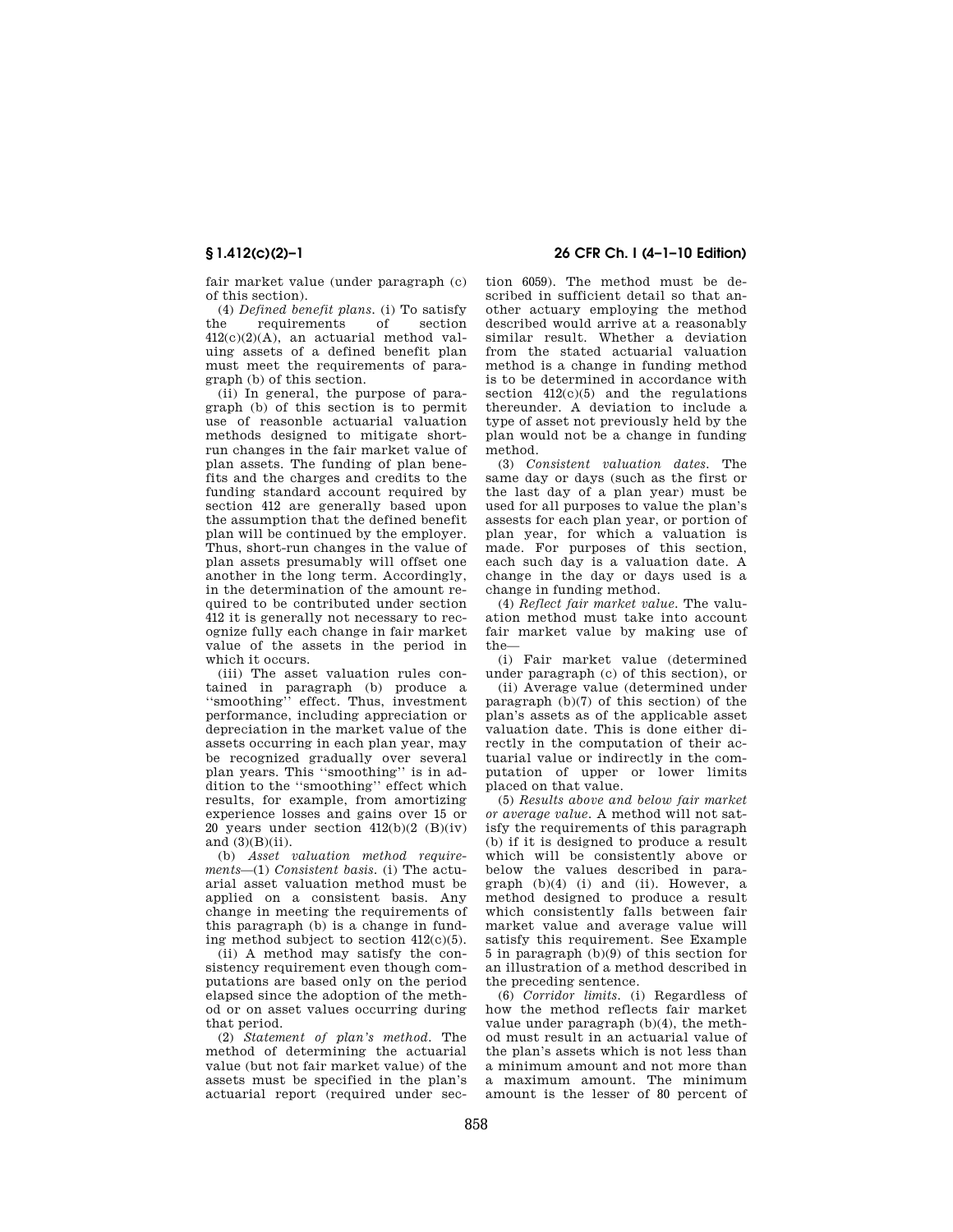### **Internal Revenue Service, Treasury § 1.412(c)(2)–1**

the current fair market value of plan assets as of the applicable asset valuation date or 85 percent of the average value (as described in subparagraph (7)) of plan assets as of that date. The maximum amount is the greater of 120 percent of the current fair market value of plan assets as of the applicable asset valuation date or 115 percent of the average value of plan assets as of that date.

(ii) Under a plan's method, a preliminary computation of the expected actuarial value may fall outside the prescribed corridor. A method meets the requirements of paragraph  $(b)(6)(i)$  of this section is such a case only by adjusting the expected actuarial value to the nearest corridor limit applicable under the method. A plan may use an actuarial valuation method with a narrower corridor than the general corridor required under paragraph (b)(6)(i). The adjustment to the nearest corridor limit of such a method for purposes of this subdivision (ii) would be determined by the narrower corridor stated in the description of the plan's method.

(7) *Average value.* the average value of plan assets is computed by—

(i) Determining the fair market value of plan assets at least annually,

(ii) Adding the current fair market value of the assets (as of the applicable valuation date) and their adjusted values (as described in paragraph (b)(8) of this section) for a stated period not to exceed the five most recent plan years (including the current year), and

(iii) Dividing this sum by the number of values (including the current fair market value) considered in computing the sum described in subdivision (ii).

(8) *Adjusted value.* (i) the adjusted value of plan assets for a prior valuation date is their fair market value on that date with certain positive and negative adjustments. These adjustments reflect changes that occur between the prior asset valuation date and the current valuation date. However, no adjustment is made for increases or decreases in the total value of plan assets that result from the purchase, sale, or exchange of plan assets or from the receipt of payment on a debt obligation held by the plan.

(ii) In determining the adjusted value of plan assets for a prior valuation

date, there is added to the fair market value of the plan assets of that date the sum of all additions to the plan assets since that date, excluding appreciation in the fair market value of the assets. The additions would include, for example, any contribution to the plan; any interest or dividend paid to the plan; and any asset not taken into account in a prior valuation of assets, but taken into account for the current year, in computing the fair market value of plan assets under paragraph (c) of this section.

(iii) In determining the adjusted value of plan assets for a prior valuation date, there is subtracted from the fair market value of the plan assets on that date the sum of all reductions in plan assets since that date, excluding depreciation in the fair market value of the assets. The reductions would include, for example, any benefit paid from plan assets; any expense paid from plan assets; and any asset taken into account in a prior valuation of assets but not taken into account for the current year, in computing the fair market value of plan assets under paragraph (c) of this section.

(9) *Examples.* This paragraph (b) may be illustrated by the following examples. In each example, assume that the pension plan uses a consistent actuarial method of valuing its assets within the meaning of paragraph  $(b)(1)$ ,  $(2)$ , and (3) of this section.

*Example 1.* Plan A considers the value of its assets to be initial cost, increased by an assumed rate of growth of X percent annually. Under the circumstances, the X-percent factor used by the plan is a reasonable assumption. Thus, this method is not designed to produce results consistently above or below fair market value as prohibited by paragraph (b)(5) of this section. Also, the method requires that the actuarial value be adjusted as required to fall within the corridor under paragraph (b) (6) and (7) of this section. Therefore, the method reflects fair market value as required by paragraph (b)(4) of this section.

*Example 2.* Plan B computes the actuarial value of its assets as follows: It determines the fair market value of the plan assets. Then the fair market value is adjusted to the extent necessary to make the actuarial value fall within a ''5 percent'' corridor. This corridor is plus or minus 5 percent of the following amount: the fair market value of the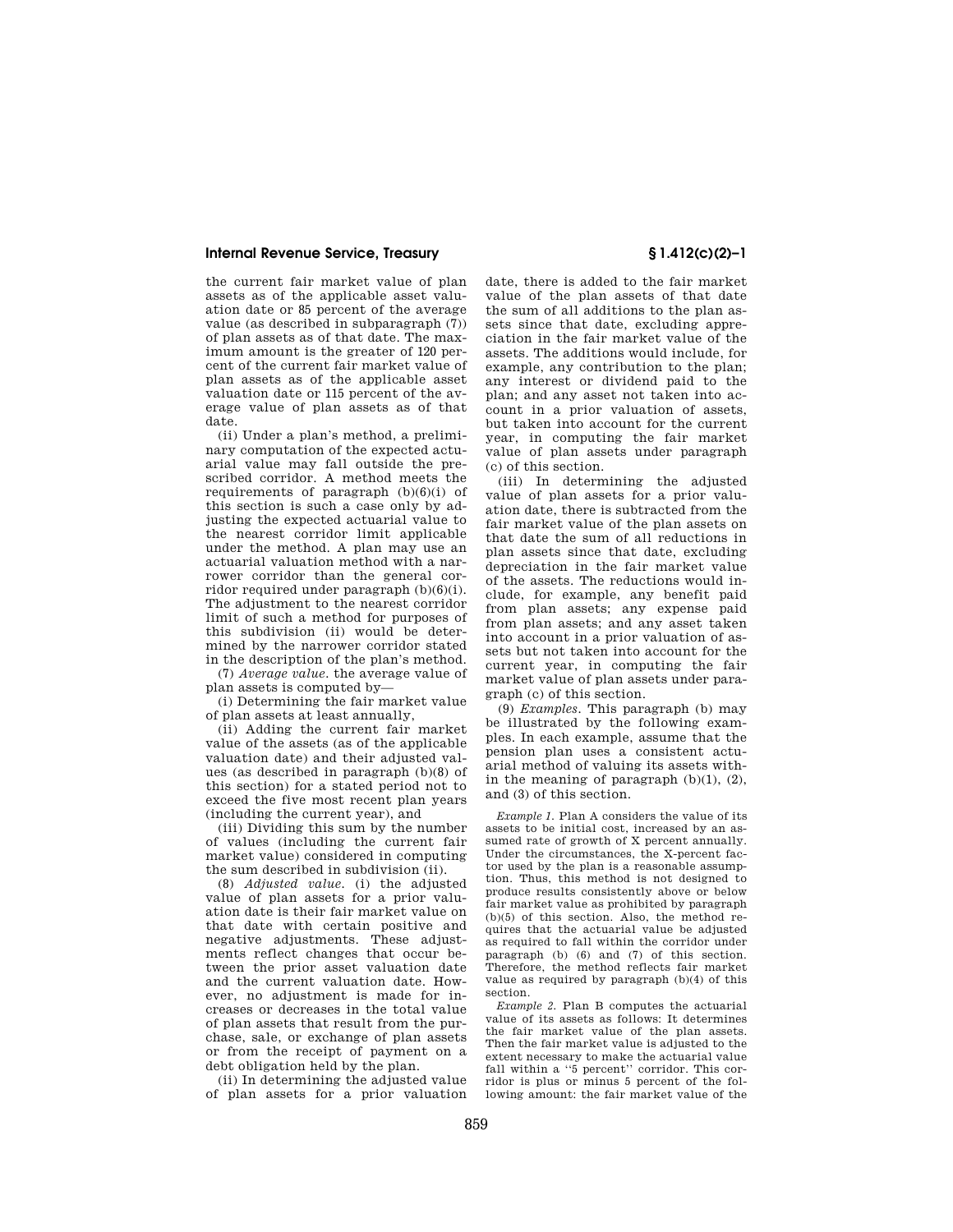assets at the beginning of the valuation period plus an assumed annual growth of 4 percent with adjustments for contributions and benefit payments during the period. This method reflects fair market value in a manner prescribed by paragraph (b)(4) of this section. If the 4 percent factor used by the plan is a reasonable assumption, this method is not designed to produce results consistently above or below fair market value, and thus it satisfies paragraph (b)(5). However, this method is unacceptable because in some instances it may result in an actuarial value outside the corridor described in paragraph (b)(6) of this section. This method would be permitted if a second corridor were imposed which would adjust the value of the total plan assets to the corridor limits as required by paragraph (b)(6).

*Example 3.* Plan C values its assets by multiplying their fair market value by an index number. The use of the index results in the hypothetical average value that plan assets present on the valuation date would have had if they had been held during the current and four preceding years, and had appreciated or depreciated at the actual yield rates including appreciation and depreciation experienced by the plan during that period. However, the method requires an adjustment to the extent necessary to bring the resulting actuarial value of the assets inside the corridor described in the statement of the plan's actuarial valuation method. In this case, the stated corridor is 90 to 110 percent of fair market value, a corridor narrower than that described in paragraph (b)(7) of this section. This method is permitted.

## **§ 1.412(c)(2)–1 26 CFR Ch. I (4–1–10 Edition)**

*Example 4.* Plan D values its assets by multiplying their fair market value by 95 percent. Although the method reflects fair market value and the results of this method will always be within the required corridor, it is not acceptable because it will consistently result in a value less than fair market value.

*Example 5.* Plan E values its assets by using a five-year average method with appropriate adjustments for the period. Under the particular method used by Plan E, assets are not valued below 80 percent of fair market value or above 100 percent of fair market value. If the average produces a value that exceeds 100 percent of fair market value, the excess between 100 and 120 percent is recorded in a ''value reserve account.'' In years after one in which the average exceeds 100 percent of fair market value, amounts are subtracted from this account and added, to the extent necessary, to raise the value produced by the average for that year to 100 percent of fair market value. This method is permitted because it reflects fair market value under paragraph (b)(4) of this section by appropriately computing an average value, it satisfies paragraph (b)(5) by producing a result that falls consistently between fair market value and average value, and it properly reflects the corridor described in paragraph (b)(7).

*Example 6.* All assets of Plan F are invested in a trust fund and the plan year is the calendar year. The actuarial value is determined by averaging fair market value over 4 years. An actuarial valuation is performed as of December 31, 1988.

(i) The average value as of December 31, 1988, is computed as follows:

| 1986                                          | 1986                                            | 1987                                                 | 1987                                            | 1988                                                 | 1988                                        |
|-----------------------------------------------|-------------------------------------------------|------------------------------------------------------|-------------------------------------------------|------------------------------------------------------|---------------------------------------------|
| .<br>\$65,000<br>(22.000)<br>(6,500)<br>8.000 | \$150,000<br><br><br>44.500<br>(2,000)<br>4.000 | <br>\$62,000<br>(24,000)<br>(7,000)<br>7.500<br><br> | \$196,500<br><br><br>38.500<br>6.000<br>(3.000) | <br>\$66,000<br>(25,000)<br>(7,500)<br>7.000<br><br> | \$238,000<br>240,500<br>(8,000)<br>(42,000) |
|                                               | 196.500                                         |                                                      | 238.000                                         |                                                      | 228,000                                     |

1This equals the increase (decrease) in unrealized appreciation.

| Adjusted values                                                                  | 1985                       | 1986             | 1987      | 1988      |
|----------------------------------------------------------------------------------|----------------------------|------------------|-----------|-----------|
| Net adjustments:                                                                 | \$150,000                  | \$196,500        | \$238,000 | \$228,000 |
|                                                                                  | 40.500<br>38,500<br>44.500 | 40.500<br>38,500 | 40,500    |           |
|                                                                                  | 273.500                    | 275.500          | 278,500   | 228,000   |
| Average value: $1988 = $273,500 + $275,500 + $278,500 + $228,000 + 4 = $263,875$ |                            |                  |           |           |

(ii) Plan F properly determines an average value under paragraph (b)(7) of this section for use as an actuarial value. Therefore, the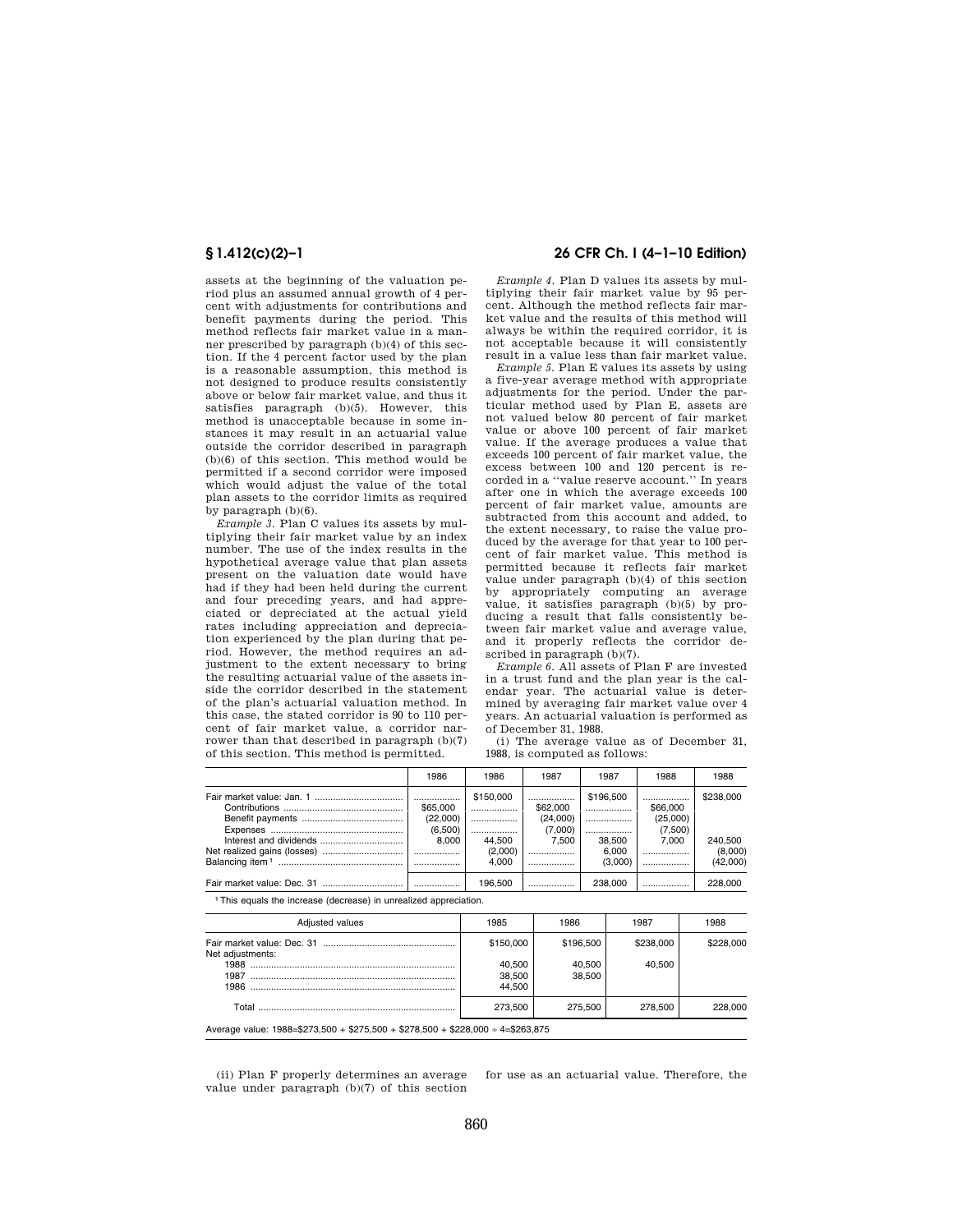### **Internal Revenue Service, Treasury § 1.412(c)(2)–1**

valuation method meets the requirements of this section.

*Example 7.* Plan G computes the actuarial value of the plan assets as follows: The current fair market value of the plan assets is averaged with the most recent prior adjusted actuarial value. This average value is adjusted up or down toward the current fair market value by 20 percent of the difference between it and the current fair market value of the assets. This value is further adjusted to the extent necessary to fall within the corridor described in the statement of the plan's actuarial valuation method. The lower end of the corridor is the lesser of 80 percent of the fair market value of the plan assets or 85 percent of the average value of the plan assets. The higher end of the corridor is the greater of 120 percent of the fair market value of plan assets or 115 percent of the average value of plan assets. Average value for purposes of the corridor is determined under paragraph (b)(7) of this section. Assuming the numerical data of Example 6, the application of the corridor is as follows. The actuarial asset value as of December 31, 1988, must not be less than \$182,400 (80 percent of current fair market value, \$228,000) nor greater than \$303,456 (115 percent of average value, 263,875). This method is permitted because it reflects fair market value in a manner permitted by paragraph (b)(4) of this section, it produces an actuarial value which is neither consistently above nor consistently below fair market or average value to satisfy paragraph (b)(5), and it is appropriately limited by the corridor described in paragraph (b)(6).

(c) *Fair market value of assets*—(1) *General rules.* Except as otherwise provided in this paragraph (c), the fair market value of a plan's assets for purposes of this section is the price at which the property would change hands between a willing buyer and a willing seller, neither being under any compulsion to buy or sell and both having reasonable knowledge of relevant facts.

(d) *Methods for taking into account the fair market value of certain agreements.*  [Reserved]

(e) *Effective date and transition rules*— (1) *Effective date.* This section applies to plan years to which section 412, or section 302 of the Employee Retirement Income Security Act of 1974, applies.

(2) *Special rule for certain plan years.*  For plan years beginning prior to November 12, 1980, the amounts required to be determined under section 412 may be computed on the basis of any reasonable actuarial method of asset valuation which takes into account the fair market value of the plan's assets, even if the method does not meet all of the requirements of paragraphs (a) through (c) of this section.

(3) *Plan years beginning on or after November 12, 1980.* Paragraphs (a) through (c) of this section apply beginning with the first valuation of plan assets made for a plan year to which section 412 applies that begins on or after November 12, 1980. The statement of the plan's actuarial asset valuation method required by paragraph  $(b)(2)$  of this section must be included with the plan's actuarial report for that year, in addition to any subsequent reports.

(4) *Effect of change of asset valuation method.* A plan which is required to change its asset valuation method to comply with paragraphs (a) through (c) of this section must make the change no later than the time when the plan is first required to comply with this section under paragraph (e)(3). A method of adjustment must be used to take account of any difference in the actuarial value of the plan's assets based on the old and new valuation methods. The plan may use either—

(i) A method of adjustment described in paragraph  $(e)(5)$  or  $(e)(6)$  of this section without prior approval by the Commissioner, or

(ii) Any other method of adjustment if the Commissioner gives prior approval under section 412(c)(5).

(5) *Retroactive recomputation method.*  (i) Under this method of adjustment, the plan recomputes the balance of the funding standard account as of the beginning of the first plan year for which it uses its new asset valuation method to comply with paragraphs (a) through (c) of this section. This new balance is recomputed by retroactively applying the plan's new method as of the first day of the first plan year to which section 412 applies.

(ii) Beginning with the first plan year for which it uses its new method, the plan computes the normal cost and amortization charges and credits to the funding standard account based on the retroactive application of its new method as of the first day of the first plan year to which section 412 applies.